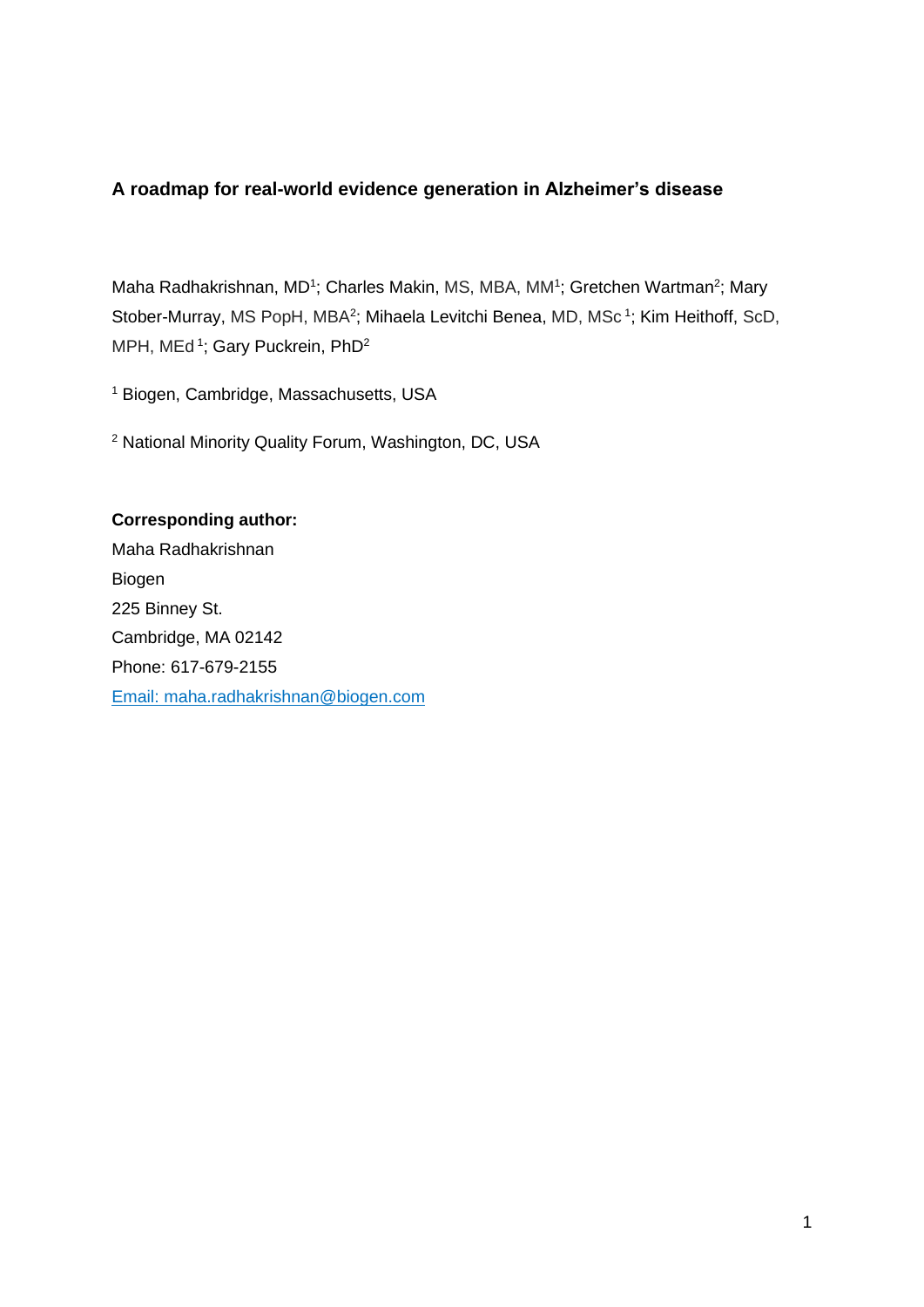#### **Introduction**

The purpose of this white paper is to describe Biogen's ongoing commitment to further characterize the safety and effectiveness of treatments for neurological disorders such as Alzheimer's disease as they become part of routine clinical practice in the United States (U.S.). The need for and importance of real-world evidence (RWE) is highlighted as a complement to randomized clinical trial (RCT) data, while building diversity goals for both. Biogen's ongoing and planned evidence generation efforts to optimize the clinical and payer community's understanding of the safety and effectiveness of treatments in routine clinical practice are described. As articulated below, in addition to a post-marketing commitment RCT, Biogen intends to use a variety of real-world data sources including claims and billing activities, product and disease registries, and patient-generated data including those captured in home-use settings.

#### **Background**

For regulatory approval purposes, RCTs have long been considered the gold standard to estimate the effectiveness of a new intervention or treatment. Homogeneity of the patient population is often desired in these registration trials to minimize variance introduced by patient and disease characteristics associated with the efficacy and safety outcomes of care (e.g., comorbid conditions). <sup>1</sup> Together, randomization, blinding, and homogeneity in the trial patient population reduces bias and provides a rigorous tool to examine cause-effect relationships between an intervention and outcome in a relatively homogeneous patient population.<sup>2</sup> A common limitation of RCT data is that the results obtained in a well-controlled setting for a relatively homogeneous patient population may not be representative of or generalizable to the target patient population.

Accelerated approval<sup>3</sup> is intended to provide earlier access to drugs for serious diseases when there is residual uncertainty from RCT evidence collected at the time of approval regarding the drug's ultimate clinical benefit. Accelerated approval is permitted when 4 requirements are met: (1) the drug must be for treatment of a serious disease with unmet medical needs; (2) the drug must be expected to provide meaningful clinical advantage over available therapy; (3) there must be a showing of an effect of the drug on a surrogate end point (typically, that reflects the underlying pathology of the disease); and (4) there must be a determination that it is reasonably likely that the effect on the surrogate end point predicts clinical benefit of the drug.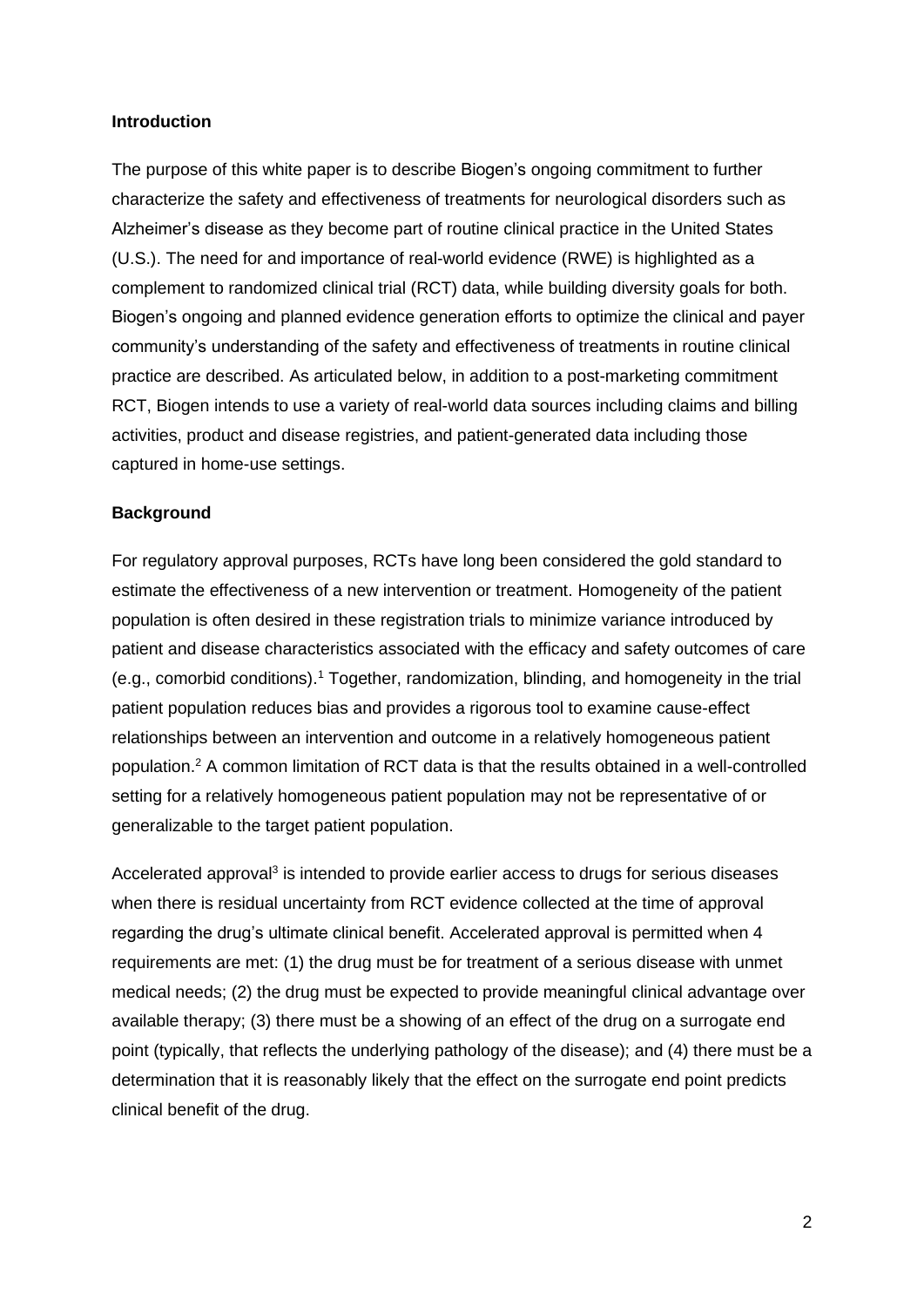A multiple myeloma case study cited by Pharmaceutical Research and Manufacturers of America (PhRMA) in a report on accelerated approval illustrates the impact accelerated approval can have on patient outcomes.<sup>4</sup> It notes that 10 medicines for multiple myeloma have been granted accelerated approval and "the average life expectancy for [this] common hematological malignancy is now anywhere between 8-10 years, when prior, it was about two years"; attributing that the observed improvement was "greatly due to drugs that were approved under accelerated approval."<sup>4</sup> The majority of these approvals were based on response rate or time to progression, rather than overall survival and these advancements in treatment have led to a nearly 90% increase in 5-year survival rates compared to the 1990s.5,6 In sum, ensuring earlier patient access to these treatments via an accelerated approval pathway benefited many patients who would otherwise have waited years for a traditional FDA approval of these medicines.

### **The value of real-world evidence generation in Alzheimer's disease as a complement to randomized clinical trial data**

Following any approval, but particularly valuable following accelerated approval, the collection of RWE serves as the next step in the evidence continuum. RWE complements RCT data as a means to fully understand the patient journey; as well as evaluate drug effectiveness, safety, and value as part of routine clinical practice.

The FDA describes RWE as clinical evidence on the usage and potential benefits and risks of a drug derived from real-world data, which are data related to patient health status or the delivery of health care routinely collected outside the scope of RCTs, including electronic health records, claims, registries, and patient-generated data.<sup>7,8</sup>

Over the past decade, there has been increased recognition of the value of RWE collection post FDA-approval as a means to inform patient access, effectiveness, safety, and appropriate use.<sup>7,9</sup> The 21st Century Cures Act (Cures Act), signed into law on December 13, 2016, was designed to accelerate medical product development and bring new innovations and advances more quickly and efficiently to the patients who need them.<sup>9,10,11</sup> The Cures 2.0 Act introduced on November 15, 2021, includes the provision for the use of RWE in the evaluation of the safety and effectiveness of drugs and biologics after FDA approval. $12,13$ 

RWE has also been used to supplement phase 3 registration trial data, understand the patient journey, and assess drug safety and effectiveness in the real-world in a variety of therapeutic areas. Perhaps the most publicly visible example of the added value of RWE can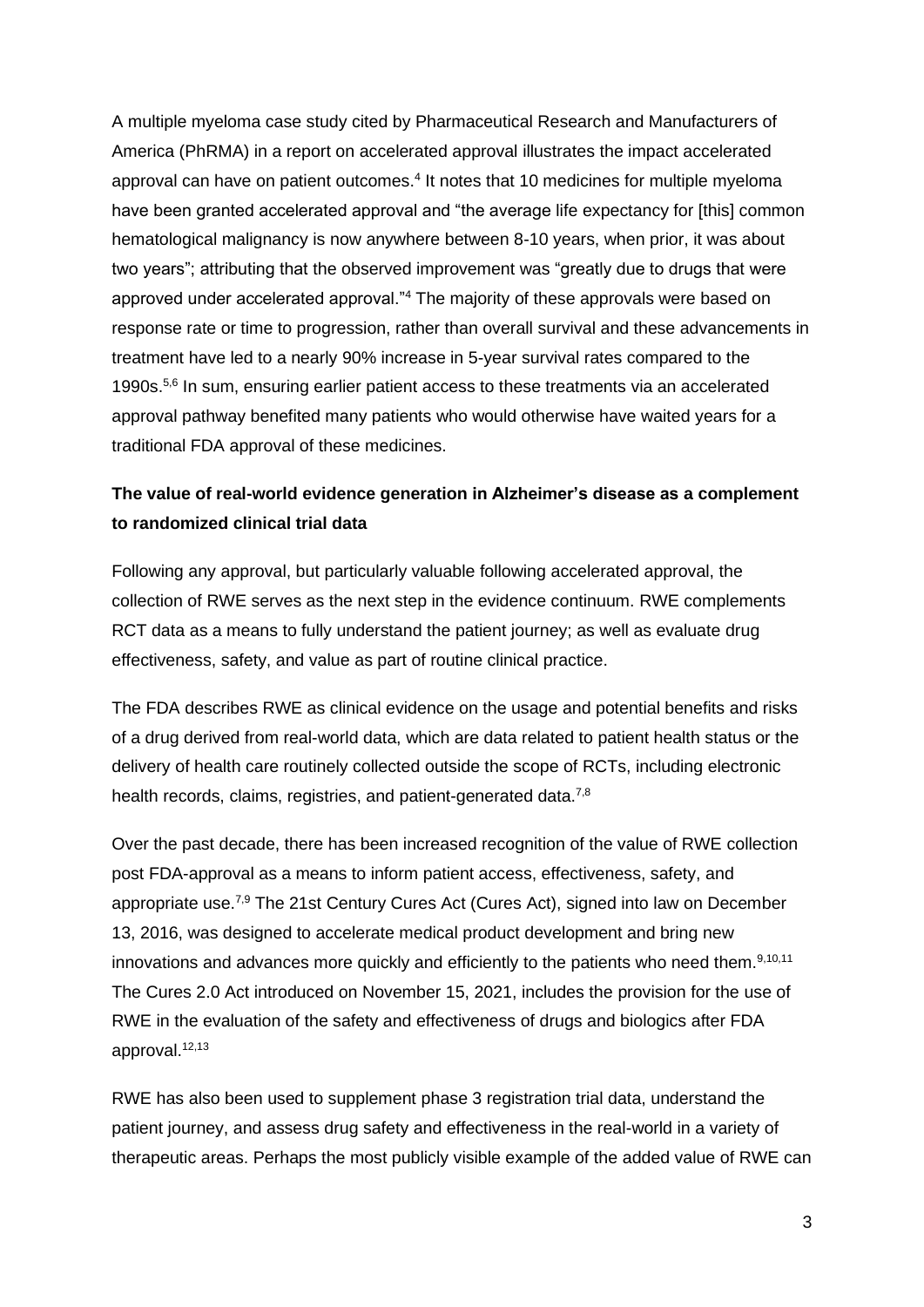be found in the ongoing efficacy and safety evaluations of the coronavirus disease 2019 (COVID-19) vaccines. Within months of FDA approval, a Centers for Disease Control and Prevention (CDC) study using data from a network covering 500,000 health care professionals across 33 sites in 25 U.S. states reported robust evidence that messenger ribonucleic acid (mRNA) vaccines are safe and effective against symptomatic illness in realworld settings – demonstrating their value in record time, accelerating adoption, and saving countless lives.<sup>14</sup>

Another great example of leveraging real-world data to generate critical information for expediting learning in real time and enabling decision making is the Cystic Fibrosis (CF) Foundation Patient Registry. Although CF is a rare disease, the principle of leveraging RWE to inform appropriate use in routine clinical care applies. This registry collects information on the health status of people with CF who receive care in CF Foundation-accredited care centers and agree to participate in the registry. The RWE generated is used to create CF care guidelines, assist care teams providing care to individuals with CF, and guide quality improvement initiatives at care centers. Researchers also use the patient registry to study CF treatments and outcomes, and to design CF clinical trials.<sup>15</sup>

In line with the principles outlined in 2018 by senior officials from the FDA, CMS, National Institutes of Health (NIH), and other health agencies, Biogen strongly supports real-world data collection initiatives for Alzheimer's disease. <sup>9</sup> There are several inherent benefits to this type of data collection within the Alzheimer's disease community.

Data from RWE are observational and are often routinely collected as standard of care. Thus, their collection presents a lower burden on patients, caregivers, and healthcare providers which is particularly relevant in the area of Alzheimer's disease, where a key objective of patient care should be alleviating the day-to-day burden on patients and caregivers.

Additionally, real-world studies include larger patient populations that are historically underrepresented in randomized controlled trials (e.g., patients who are ethnically/racially/geographically diverse, have comorbid conditions, are taking concomitant medications) and thus help mitigate any potential generalizability issues that impact RCTs.<sup>16</sup>

The Alzheimer's Association, the American College of Radiology, the American Society of Neuroradiology, and the Department of Biostatistics, Brown University School of Public Health, along with other clinical research experts, have announced a national registry, The National Treatment and Diagnostic Alzheimer's Registry (ALZ-NET). This new national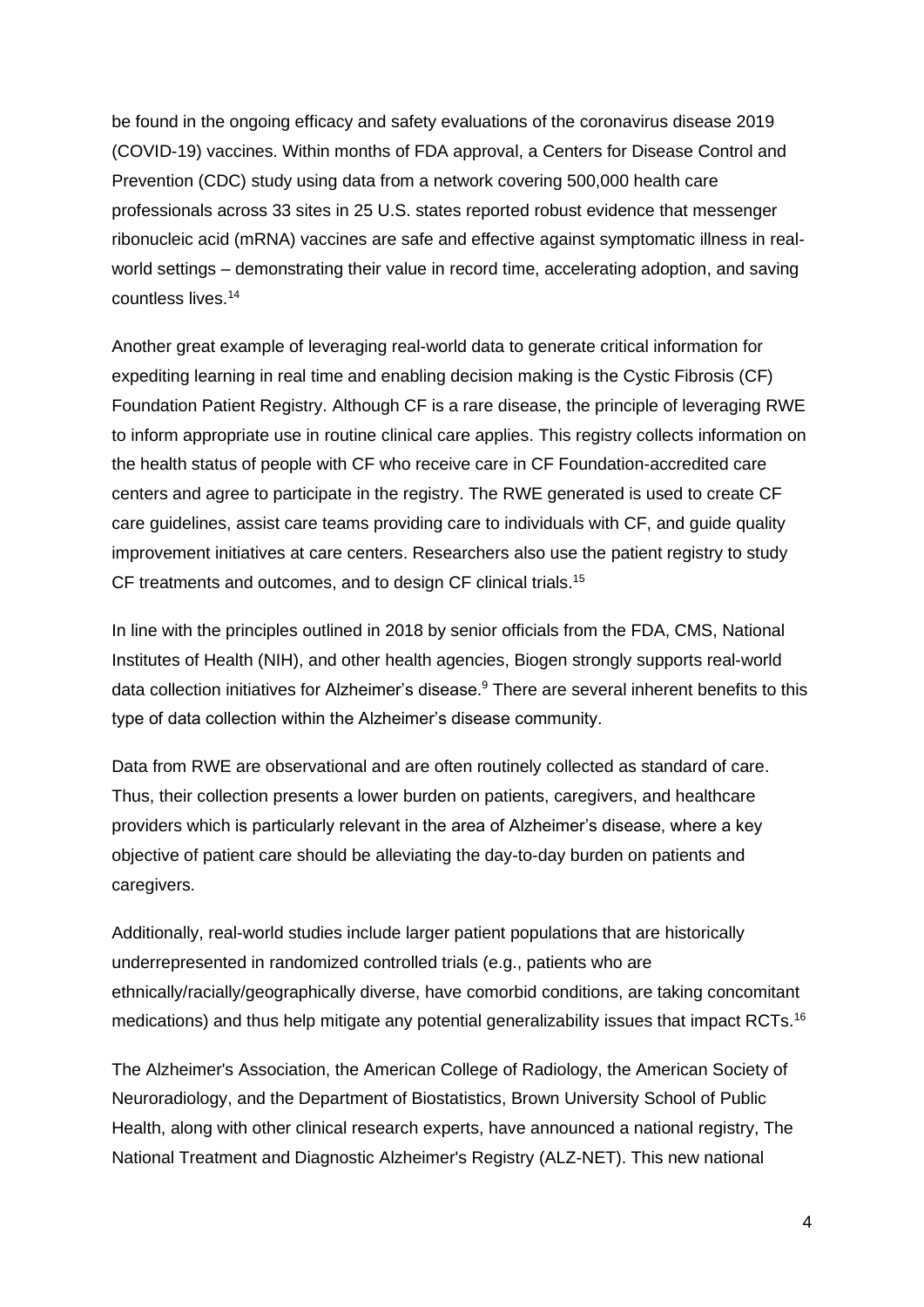registry will be an FDA-approved-agent agnostic approach to gathering routine clinical practice data and outcomes for sharing quickly and transparently with all stakeholders. Biogen is actively partnering with the Alzheimer's Association to develop and implement the registry.

Additionally, UsAgainstAlzheimer is proposing the creation of an Alzheimer's Disease Evidence Accelerator (ADEA) framework designed after the American Society of Clinical Oncology's (ASCO's) CancerLinQ initiative<sup>17</sup> and the recent COVID Evidence Accelerators with an aim of enabling a Learning Health System, which collects clinical data in real time for analysis that can be used by participating physicians to improve the quality and outcomes of care.

Biogen has significant experience generating meaningful RWE across multiple therapeutic areas. In 2021, Biogen generated multimodal RWE to inform the effectiveness and safety of nusinersen among patients with spinal muscular atrophy (SMA) type III and type IV.<sup>18</sup> This research helped the European Medicines Agency (EMA) inform medical practice and identify the appropriate patient population that would benefit the most from treatment with nusinersen, further establishing that RWE coupled with clinical trial data can be informative for establishing treatment effectiveness.<sup>18,19</sup>

## **Biogen's commitment to real-world evidence generation efforts in Alzheimer's disease**

In early January 2022, CMS released a draft decision<sup>20</sup> that would only permit Medicare coverage for anti-amyloid monoclonal antibodies for the treatment of Alzheimer's disease for patients who are enrolled in qualifying clinical trials. As stated in Biogen's public comment letter to CMS dated February 10, 2022, Biogen continues to believe that the three-pronged post-approval RWE generation program described below will address the clinical, safety and care management issues (e.g., safety and effectiveness in diverse patient safety population) raised by CMS. By demonstrating the real-life generalizability of clinical trials results from EMERGE and ENGAGE, this RWE program will address the following key objectives:

• Utilizing well-established clinical and patient outcome assessments captured in International Collaboration for Real-World Evidence in Alzheimer's Disease (ICARE AD) and Clinical Data Research Network (CDRN), Biogen will investigate whether amyloiddirected monoclonal antibody therapies result in statistically and clinically meaningful difference in decline in cognition, function, and other Patient Reported Outcomes (PROs);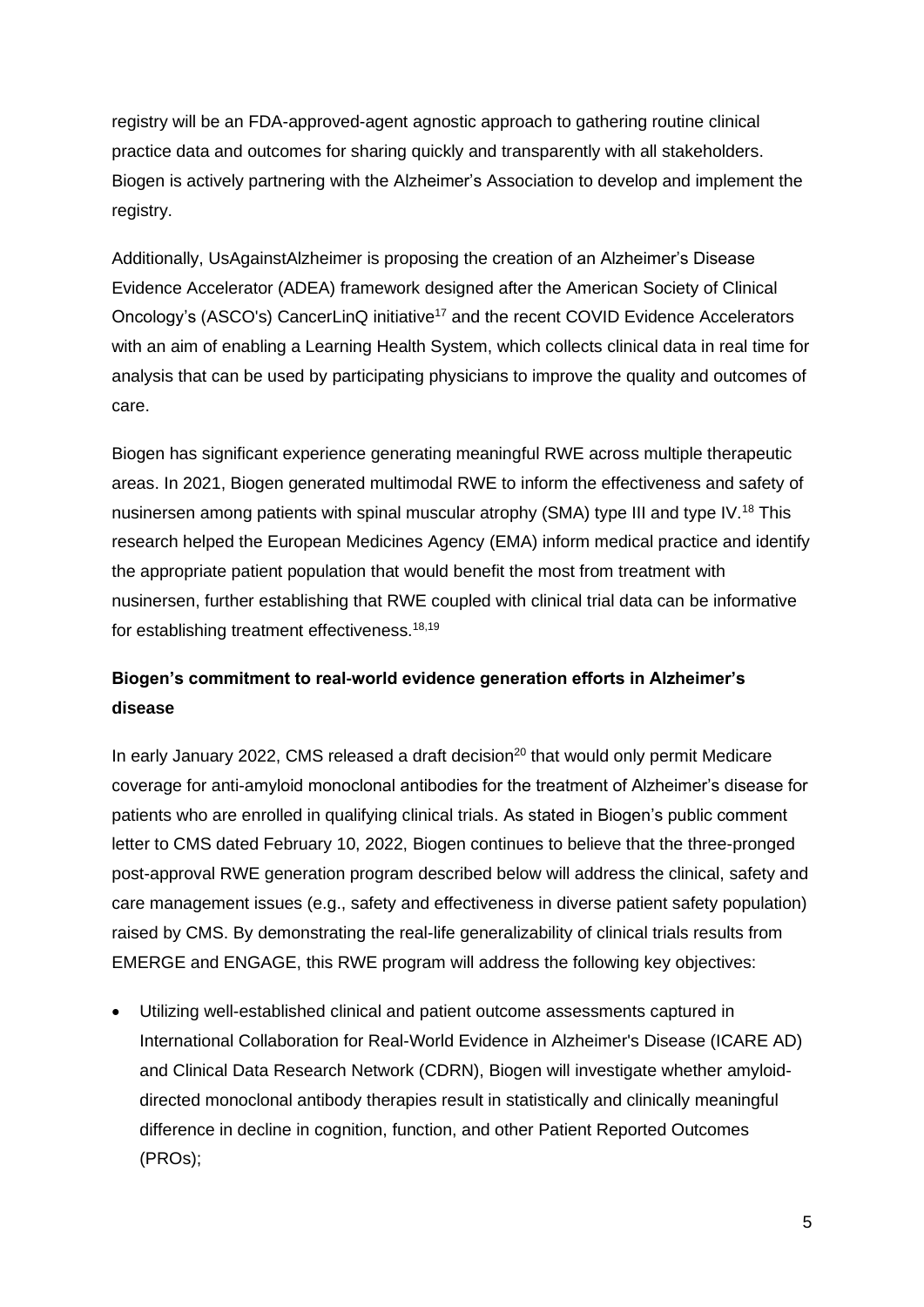- In addition to the data collected in ICARE AD and CDRN, the CMS claims analysis will utilize clinical, diagnosis, and procedure codes to assess the frequency and clinical impact of adverse events associated with treatments;
- Through the collection of key clinical data and analysis of its impact on patient outcomes, ICARE AD and CDRN will examine whether reducing amyloid burden results in improved patient outcomes;
- Through the collection and analysis of cognition, function, and safety data, all three RWE approaches will elucidate the benefit/risk profile for key sub-populations of eligible patients;
- Finally, RWE generation affords the opportunity to evaluate the benefit/risk profile of treatment in a broad, diverse population that is more representative of the entire Alzheimer's disease community.

# **Biogen's commitment to patient diversity, equity, and inclusion in Real World Evidence generation efforts in Alzheimer's disease**

Racial inequities in clinical trials are a problem for the entire industry, across therapeutic areas. Alzheimer's disease trials historically have struggled to enroll participants from the Black/African-American community – overall, trials have had an average of 2-3% representation. Biogen is aware that common barriers to participating in clinical trials include distrust of the health care system, inadequate information about research and opportunities to participate, access to sites and specialists, and logistical concerns.

Over the last year, the emphasis on RWE generation in Alzheimer's disease has grown, with patient advocacy groups (PAGs) announcing the need to accelerate, advance, and identify gaps in effectiveness and safety through RWE, with a focus on generating data in diverse patient populations.<sup>21,22</sup> More specifically, real-world studies can provide key information and insights on the following aspects that cannot be generated in the clinical trial setting:

- Holistic understanding of treatment- and disease-related outcomes (e.g., comorbidities) in a much larger patient population with a more demographically and clinically diverse profile.
- Understanding of patient, family, and caregiver benefits that contribute to the clinical meaningfulness of treatments through assessing patient-centric outcomes such as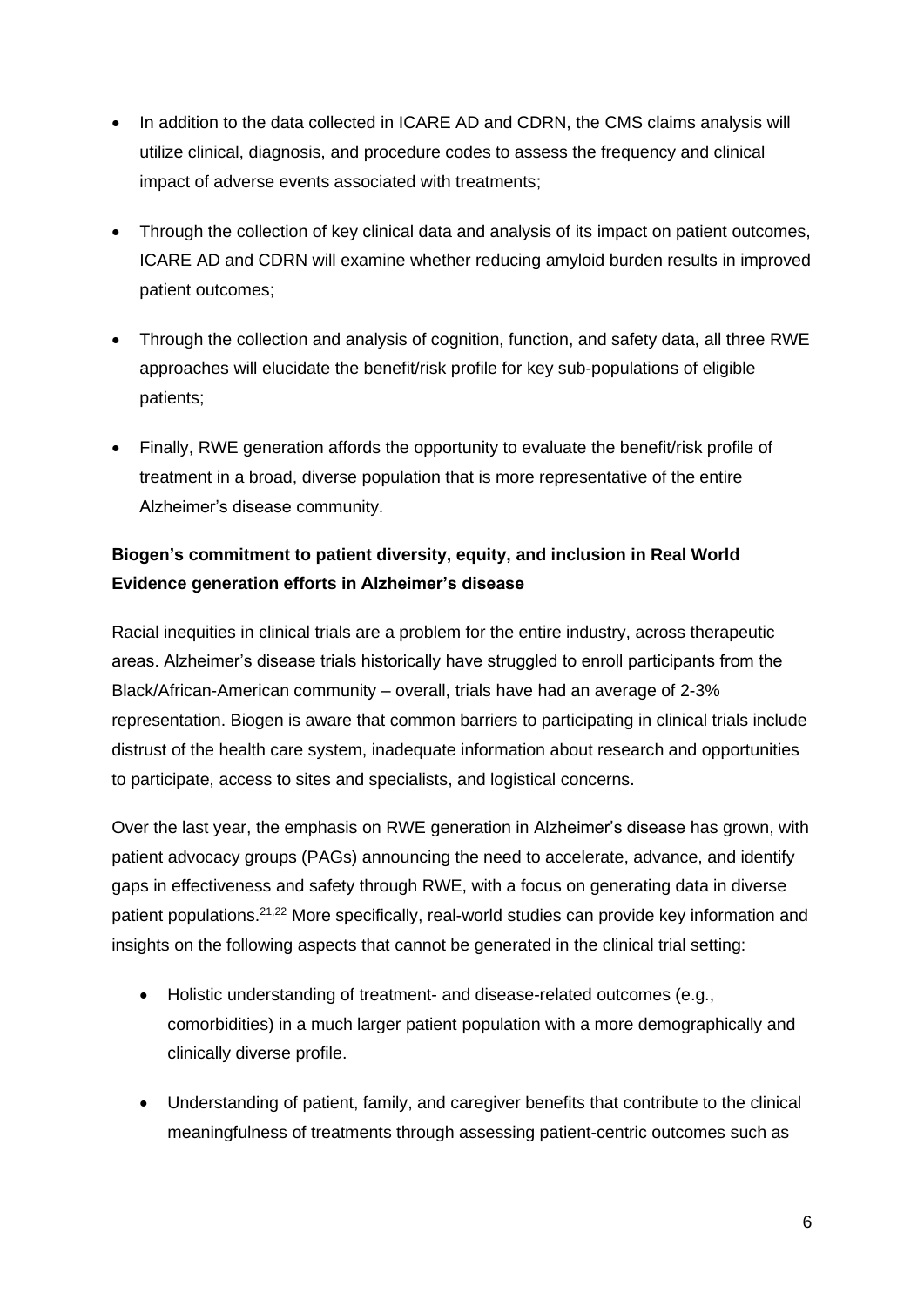quality of life, caregiver/partner burden, and patient and care partner global impression of health.

- Characterization of the long-term impact of new, potentially disease-modifying therapies on the patient journey, standard of care, and monitoring approaches in routine clinical practice.
- Adherence to dosing and safety monitoring protocols (e.g., dose titration per label and use of magnetic resonance imaging [MRI] to monitor for amyloid-related imaging abnormalities [ARIA]).

To optimize evidence generation efforts, real world studies would benefit from improved coding in the International Classification of Diseases (ICD) so that clinicians can be specific in their reporting on the patient journey with Alzheimer's disease. The National Minority Quality Forum (NMQF) has already started that process by successfully bringing together a team of clinicians, patient advocates, and industry partners to expand ICD-10-CM coding for stages of severity of Alzheimer's disease and neuropsychiatric symptoms of dementia. This ongoing work is performed under the aegis of NMQF's National Alliance for Brain Health and Awareness.

A final important piece of background information to fully understand Biogen's evidence generation agenda is the commitment to actively seek solutions to address health inequities faced by underserved and underrepresented populations in clinical research, particularly in Alzheimer's disease. Like most RCTs, the generalizability of Biogen's pivotal trials to the target patient population is impacted by the lack of adequate diversity – that is, the number of Black/African American and Hispanic population in these trials were not representative of the Alzheimer's disease community. Therefore, building diversity goals into real-world studies will allow us to explore drug effectiveness, safety, and value in people underrepresented in RCTs, and provide insights into the appropriate benefit/riskmanagement strategies for different population groups, including different race and ethnic groups, and people with existing comorbidities.

As detailed below, Biogen have committed to specific diversity goals for the confirmatory, Post-Marketing Requirement (PMR) ENVISION study and RWE initiatives such as ICARE Alzheimer's disease and the CDRN. To illustrate, in the ENVISION post-marketing confirmatory study, Biogen aims to enroll 18% of U.S. participants from Black/African American and Hispanic populations, and in the ICARE AD real world registry, Biogen has a goal of 16% of U.S. participants from Black/African American and Hispanic populations.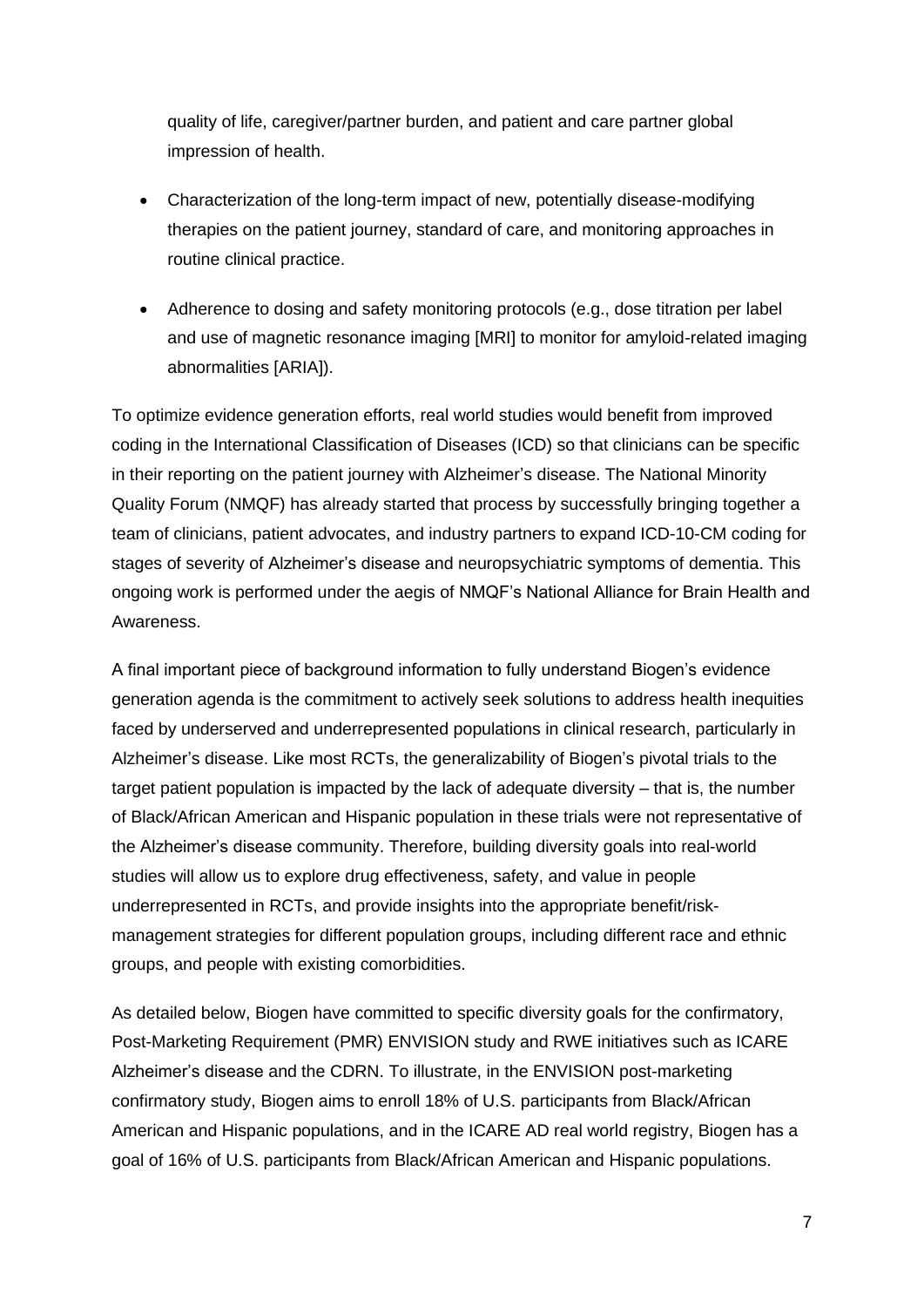Biogen set this goal to match the diversity among Americans diagnosed with early Alzheimer's disease and are taking a more targeted and intentional approach to diverse enrollment across the RWE programs. There are three main strategies to meet these goals: 1) Biogen is selecting sites with diverse staff, located in communities of color and with access to diverse patient populations; 2) Biogen is actively supporting sites in the identification of outreach to and engagement with underrepresented communities; 3) Biogen will deploy tactics aimed at increasing Alzheimer's disease awareness, education, and access to research by sponsoring community engagement programming led by trusted patient advocacy organizations. On these three goals, Biogen will work closely with the NMQF, which has initiated several pioneering projects to increase diversity in clinical trials and is a national leader in using social media to provide trusted health information to communities of color.

Biogen is partnering with the NMQF in its launch of the Alliance for Representative Clinical Trials (ARC). ARC is organized to diversify and bring clinical trials to communities of color and other communities that have been critically underrepresented in clinical trials. To achieve this goal, ARC has two distinct but related programs: 1) the Principal Investigator (PI) Institute that trains community clinicians to be clinical trial PIs; 2) the Clinical Investigative Site Network, which conducts sponsored clinical trials through a network of PI Institute graduates. Through ARC, Biogen will assist in building out the research infrastructure at community sites and support the training of community clinicians to be PIs and researchers who can contribute to its PMR ENVISION study and RWE initiatives such as ICARE AD and the CDRN.

To strengthen its outreach to diverse communities, Biogen is working with NMQF who has a strong community and social media presence with over 90,000 followers on digital platforms (such as Twitter, Facebook, and LinkedIn), an established network of barber shops and beauty salons, 15,000 community-based individual health champions, and access to For Your Health News – a news aggregator service that offers a continuous flow of links to health articles about communities of color organized from 80,000 news sources.

For over two and a half years, Biogen has been partnering with NMQF to build and maintain a web-based data warehouse and geographical information system (referred to as an Index) that houses, aggregates, and analyzes Medicare Fee for Service, Medicare Advantage, and Medicaid claims data on Alzheimer's disease and other neurological conditions. Specific to Alzheimer's disease, users can generate well over 5 million maps, charts, and tables concerning the disease by geography (zip code, county, state, metropolitan statistical areas, and state and congressional legislative districts), by demographic cohort (age, gender, and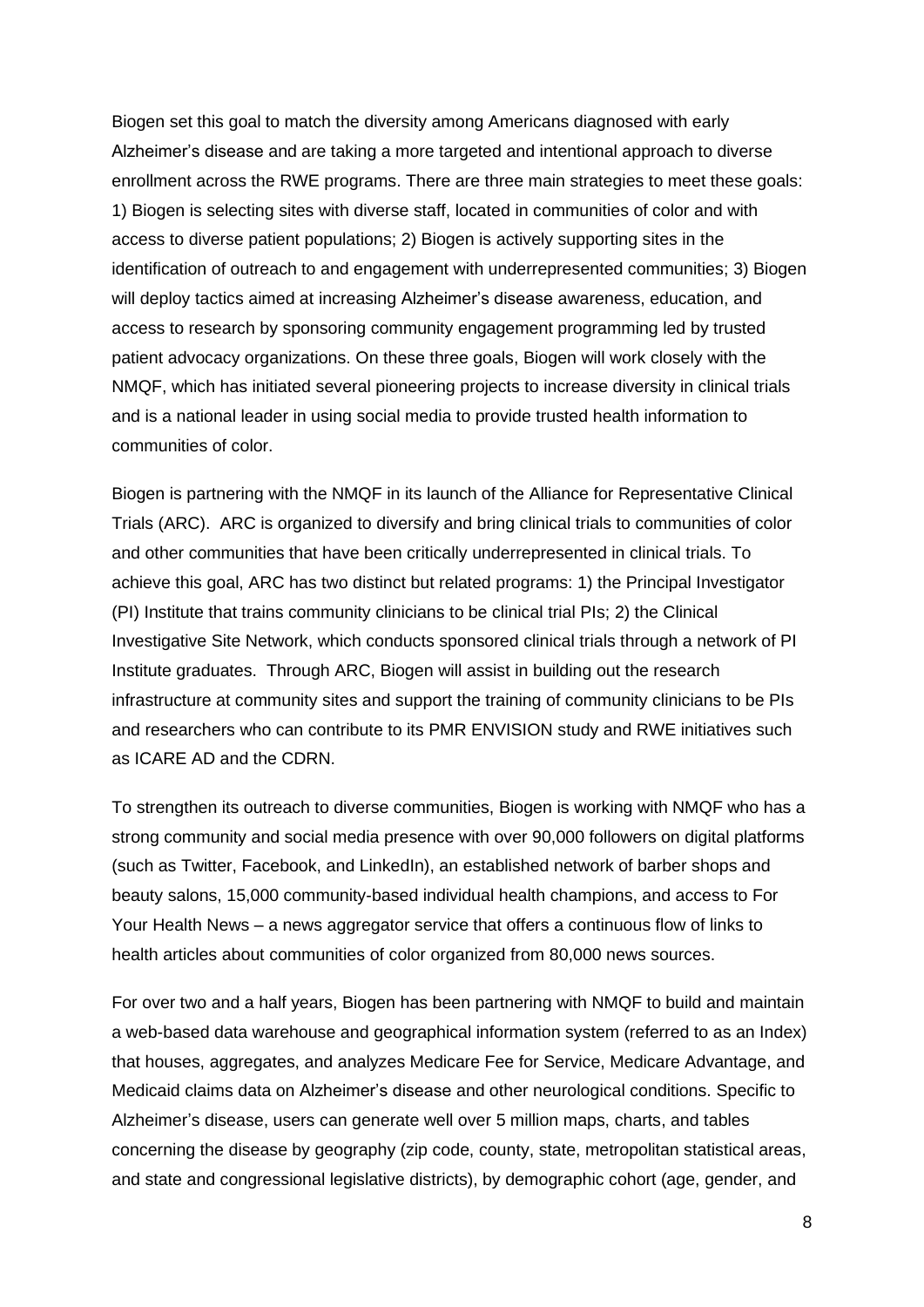race and ethnicity), and by provider (primary and specialty care, hospital, and clinic and pharmacy). The Index is a research platform that uses data visualization to present data in a pictorial or graphical format. It enables decision makers and cross-functional teams to see analytics presented visually, so they can more easily grasp difficult concepts or identify new patterns. The Index will be an important research and publishing platform where findings from the Biogen's PMR ENVISION study and RWE initiatives such as ICARE AD and the CDRN can be analyzed for public consumption and made accessible through data visualization.

In combination with the Index, Biogen and NMQF are partnering to build a Clinical Trial Learning Community (CTLC), designed to be a virtual space where local investigator sites can interact with local providers, community leaders, and industry towards a common objective: reduce disparities in care and outcomes for underrepresented patient populations by ensuring awareness of and access to available clinical trials close to home. Biogen and NMQF invite experts and clinical trial sites will join the CTLC Champions to plan clinical quality improvement and community engagement, with an initial focus on mutual learning about the needs of the local population of patients and caregivers living with Alzheimer's disease.

This initiative aims to develop a blueprint for launching a virtual CTLC in multiple target regions. The CTLC Champions will share local data derived from the Index, notable practices and procedures, and community engagement strategies, and use them to foster changes that facilitate clinical trial participation among underrepresented populations. The CTLC aims to address clinical, social, cultural, and logistical considerations related to clinical trial participation, and increase the options available to underrepresented patient populations living with Alzheimer's disease. These programs are being planned to launch in the second half of 2022, initially in the geography of Washington, D.C., Virginia, and Maryland.

In addition, Biogen is liaising with key health equity experts and health care providers, experienced in working with patients from diverse communities, to form the Alzheimer's Disease Underrepresented Populations (AD-UP) Working Group. The working group provides key insights and solutions to increase the diversity of patients involved in clinical research, as well as educational topics relevant to the underrepresented community.

Biogen has convened a patient advocacy group steering committee with global Alzheimer's disease community leaders since 2018. This group provides ongoing feedback and insights on priority topics, including best practices on engaging with underrepresented communities, and recruitment and enrollment in clinical trials.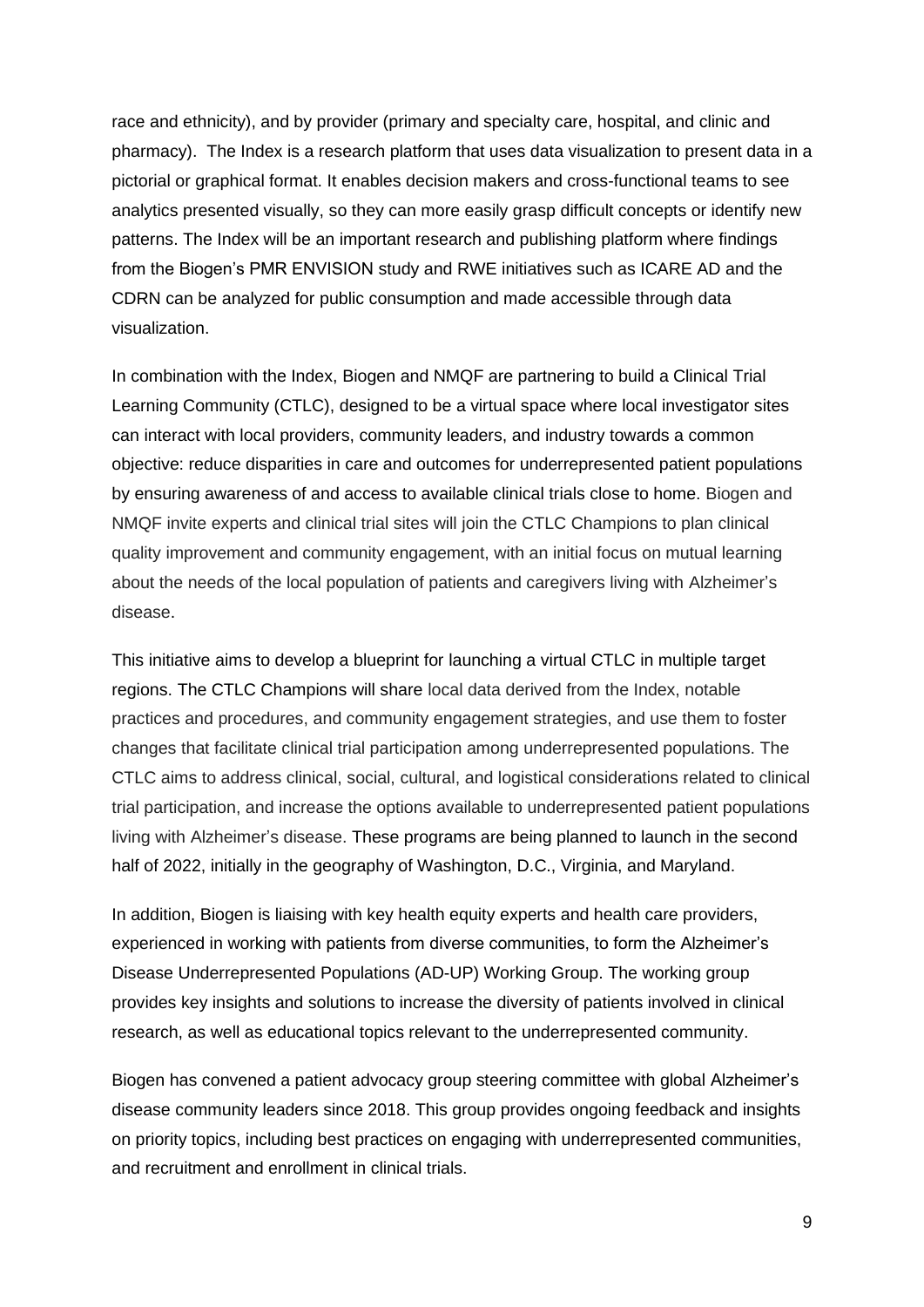The Biogen Medical organization is also leading several Health Equity Initiatives. The overarching mission is to advance critical conversations on key Alzheimer's Disease topics in order to help patients and caregivers by providing education and awareness to all health care providers. Biogen has developed 5 TED Talk like videos covering a wide range of topics focused on

- Underserved and Underrepresented Populations Patient Journey
- Cultural Competence and Cultural Humility
- Role of the Caregiver
- Impact of Comorbidities on Prognosis and Diagnosis
- Successful Engagement for Research/Study Participation

Biogen is partnering with the Balm in Gilead to launch the Faith and Healthy Aging network. This initiative will educate African- Americans on brain health through their faith communities and will start in the first half of 2022.

Additionally, to illustrate the result of the diversity efforts, Biogen's Digital Health Intuition Study (running in partnership with Apple) – which aims to develop a better understanding of the overall brain health of people from all walks of life and backgrounds – has enrolled 11,800 of the 23,000 anticipated participants as of early March 2022. Thirty percent of current enrolees self-identified as non-Caucasian – including 12.6% identifying as Asian, 9.6% identifying as Hispanic, and 9.1% identifying as African American. A detailed description can be found at [https://www.intuitionstudy.com/.](about:blank)

# **Biogen's three-pronged approach to gathering real-world evidence in Alzheimer's disease**

As different modalities of data collection vary in the depth of clinical information and the breadth of patient representation, a single data source is unable to RWE in ADprovide a comprehensive understanding of the patient journey across various settings of care with all the outcomes needed to evaluate disease progression and treatment outcomes. Hence, as outlined below, Biogen is committed to partner with established and emerging research stakeholders in the following three multi-modal, real-world research initiatives, which will together provide powerful insights into the Alzheimer's disease patient's journey and the safety, effectiveness, and value of treatments for Alzheimer's disease.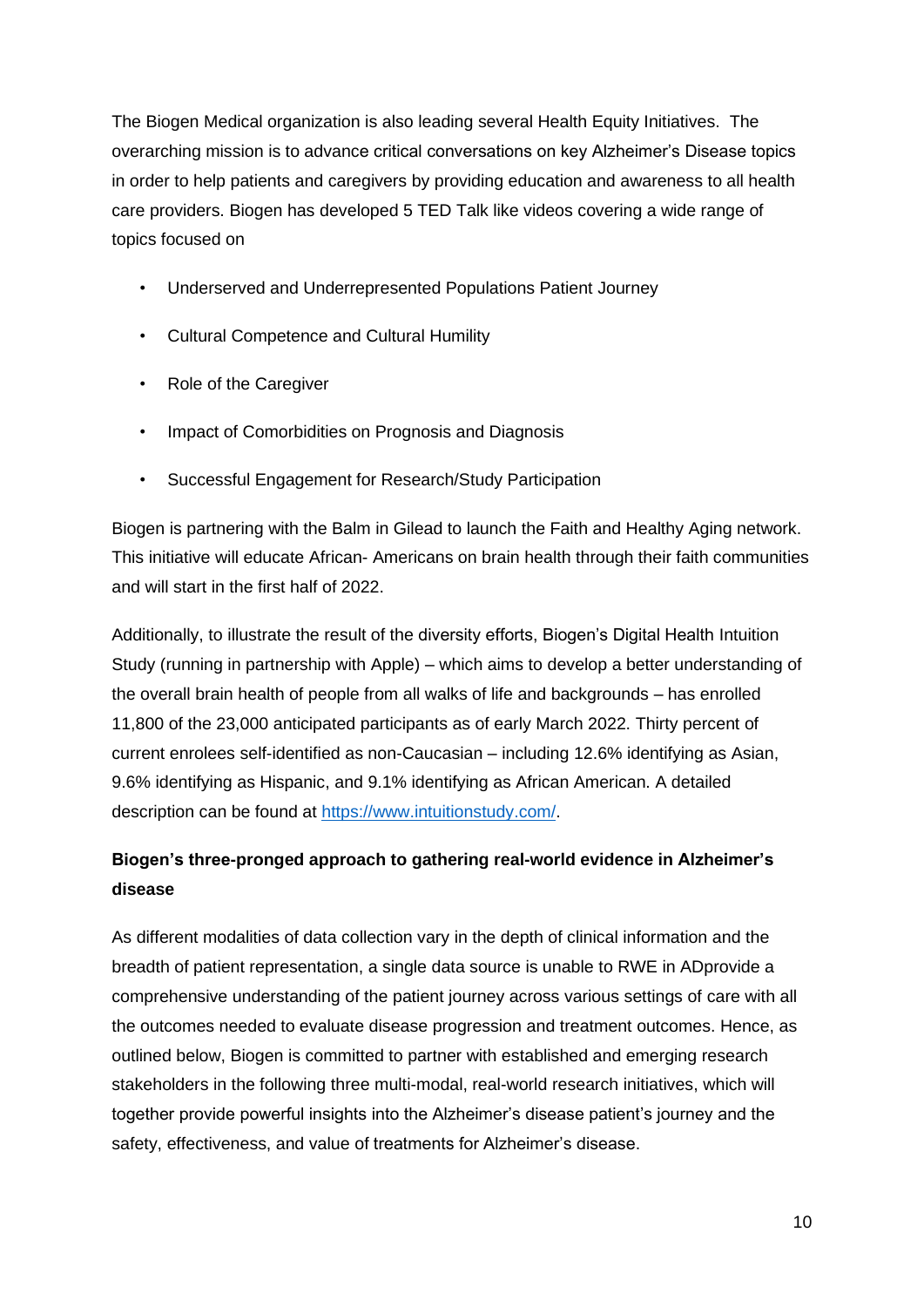#### **1. ICARE AD: a real-world product-specific registry**

In 2021, Biogen launched ICARE AD-US, a product-specific patient registry (NCT05097131) to track long-term cognitive, functional, and behavioral outcomes, identify any serious adverse events, and characterize ARIA frequency and severity in patients on an anti-amyloid monoclonal antibody for the treatment of Alzheimer's disease in a real-world setting.<sup>23</sup> In addition, ICARE AD will provide insight into the health care resource utilization of patients with Alzheimer's disease and the burden placed on informants and care partners.

This study aims to enroll approximately 6,000 patients with early-stage Alzheimer's disease from approximately 200 sites representing diverse settings of care in the United States, from which at least 16% will belong to the African American and Hispanic underrepresented racial and ethnic population. Clinical outcome measures include cognitive, functional, and behavior scales sensitive to change in early-stage Alzheimer's disease. This study will focus on patient-centric clinically meaningful outcomes by capturing several patient-reported outcomes (PROs), including quality of life, care partner burden, and patient and care partner global impression of health over time.

From an evidence generation perspective, there are multiple benefits of ICARE AD-US. For example, seeing prescribing practices in a real-world setting will allow us to understand appropriate use of a treatment, provide perspectives on the patient journey from diagnosis of MCI/mild Alzheimer's disease to administration of treatment, help identify potential roadblocks on the patient journey, help create a more cohesive pathway than is typically seen in fragmented dementia care, and help us understand how patients with Alzheimer's disease are managing multimorbidity. Finally, it is hoped that ICARE AD will be integrated into larger evidence generation initiatives, providing ample opportunities to compare the effectiveness of treatment in broader patient populations. Biogen believes these RWE initiatives will contribute to other initiatives and Biogen stands ready to collaborate with the UsAgainstAlzheimer's ADEA initiative across public and private stakeholders, now in early stages of development, to define and use common standards in protocols and data management that will help in shaping this foundation for future research. ICARE AD may also be embedded into the planned Alzheimer's Association's registry and ALZ-NET and be part of a larger effort to collect meaningful RWE on patients with Alzheimer's disease.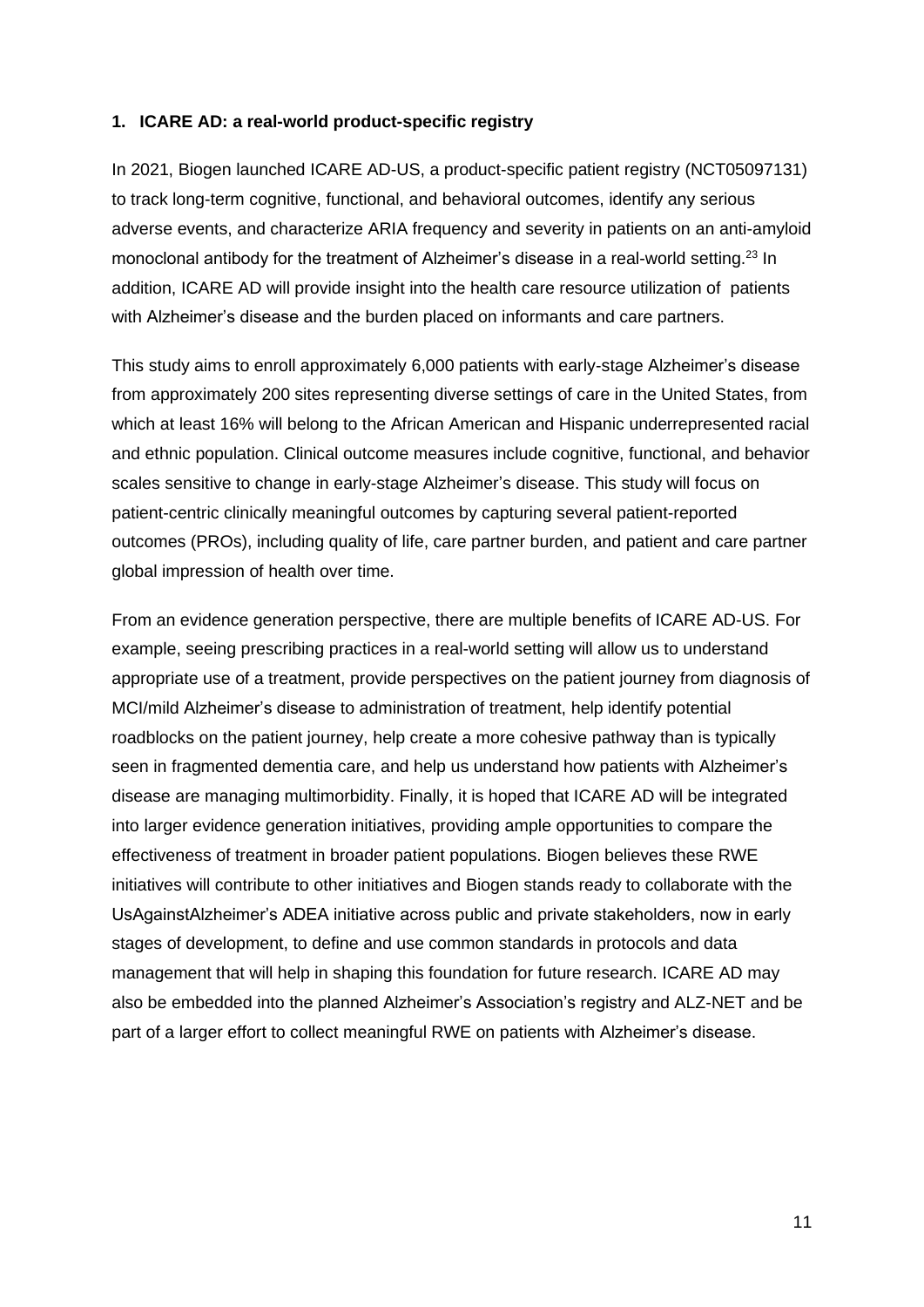## **2. Clinical Data Research Network (CDRN): a decentralized prospective observational disease-specific study**

Biogen is initiating a 5-plus year decentralized prospective observational CDRN study, which plans to involve over 50,000 patients with Alzheimer's disease who are eligible for treatment with an anti-amyloid monoclonal antibody. Biogen will leverage the scientific consortium, infrastructure, and platforms involved with Biogen's Multiple Sclerosis Partners Advancing Technology and Health Solutions (MS PATHS) initiative, to kick start this CDRN for Alzheimer's disease.<sup>24,25</sup> MS PATHS is a global CDRN involving 10 leading MS centers with data on >19,000 MS patients, providing key information on the patient journey and treatment effectiveness and safety, resulting in nearly 150 peer-reviewed manuscripts and scientific presentations. Being disease- rather than product-specific, the CDRN will enable comparative effectiveness and safety research across and between amyloid-directed monoclonal antibodies. This broad disease approach will deepen understanding of the disease mechanism, patient trajectory, and treatment response.

The CDRN study aims to observe the standard of care (SOC) of the patient at the clinic level, with additional data from the patient (e.g., cognition, function, and behavior) and caregivers (e.g., quality of life) collected digitally via an eData Collection platform on an iPad and integrated into the scheduling workflow, and with the data made visible to the treating physician in the same visit. Data will be collected in line with standard clinical practices (i.e., 6-monthly visits, either remotely or in-clinic). The patient will be routinely monitored by MRI; MRI sequences will be standardized to ensure they are comparable across sites. Patients can opt-in to additional blood measures.

The primary network will consist of a nucleus of leading members of the scientific consortium. Additionally, to ensure a diverse population representative of the Medicare population, an additional >100 sites with lighter digital data collection on 45,000 patients will be incorporated. The inclusion of these additional centers will ensure the network reflects the SOC, inclusive of all Alzheimer's disease clinics.

# **3. Medicare claims analyses: RWE to inform identification, diagnosis, and management of Alzheimer's disease**

Medicare claims data are routinely used for a variety of scientifically rigorous research projects with the claims seen as a more reliable source of long-term patient data than private insurance claims, as patients typically remain on Medicare.<sup>26</sup> The data is routinely collected from patients in all geographic regions and all sites; therefore, there is a much larger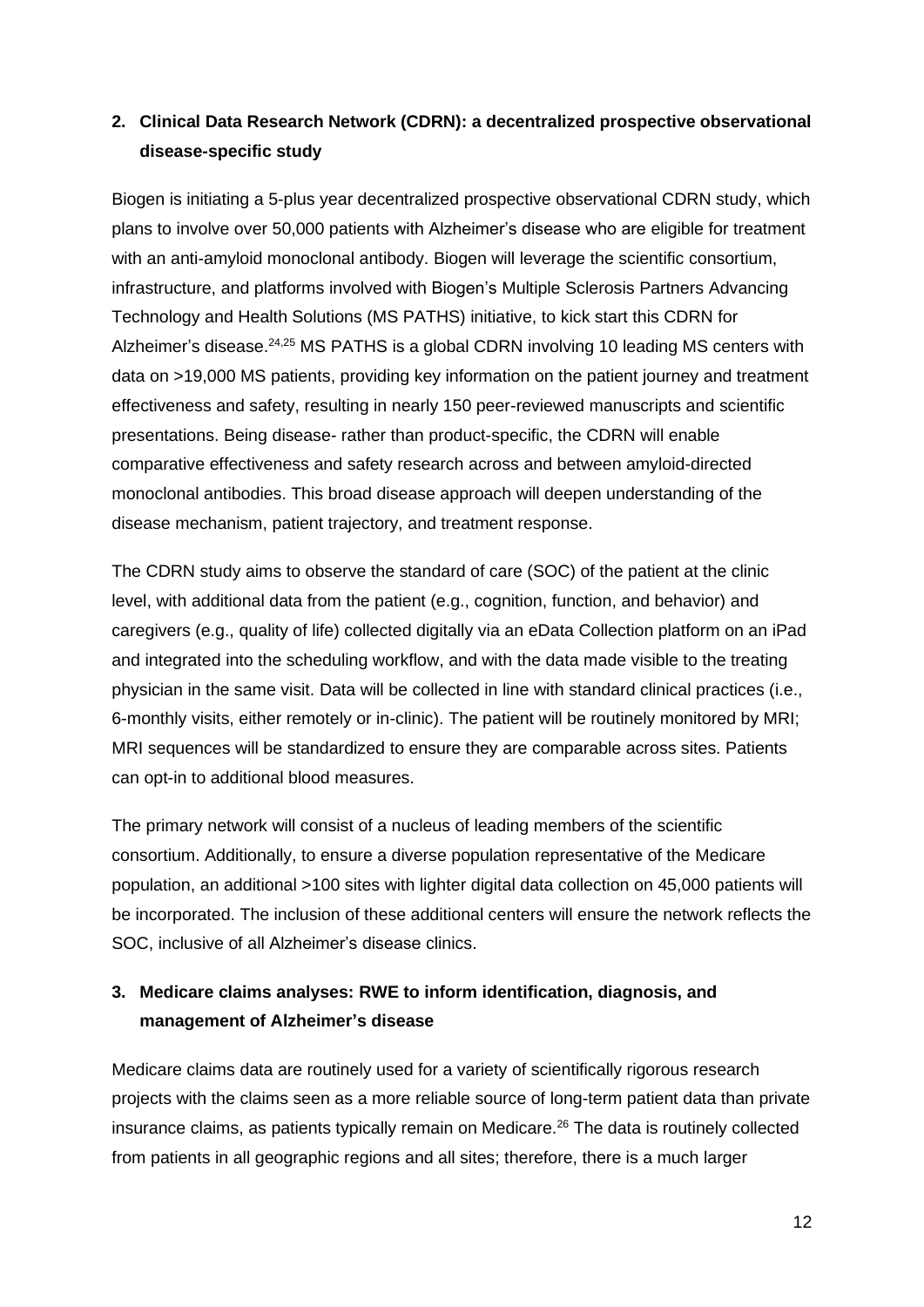population of patients than registries or CDRN. Furthermore, claims data overcome the limitations of single-site sourced data by collecting clinical and resource utilization data (including frequency of MRI monitoring during the titration period, dosing, discontinuation of treatment, outpatient visits, hospitalizations, emergency department visits, and pharmacy utilization), thus providing a unique and powerful tool for gaining insights into the patient journey across all settings of care. Additionally, Medicare enrollees are racially and geographically diverse and a claims-based study offers a diverse pool of patients; in 2019, 10.4% of Medicare beneficiaries were Black, 9% were Hispanic, and 4.2% were Asian/Native Hawaiian and Pacific Islander.<sup>27</sup>

The Medicare dataset is particularly useful for gaining insights around safety and the appropriate use of amyloid-directed monoclonal antibodies. Biogen has launched the development of a claims-based algorithm for detecting ARIA using a series of clinical and procedural codes, which will facilitate the identification of the most serious adverse events at scale. Furthermore, by providing patient-level resource utilization and cost data, utilization of this dataset will assist with filling in the gaps regarding costs of MCI and costs of comorbidities, which are not currently captured in the literature.

As mentioned above, through close collaboration with NMQF and ARC, Biogen will assist in building out the research infrastructure at community sites and support the training of community clinicians to be PIs and researchers who can contribute to its Post Marketing Requirement (PMR) ENVISION Study and RWE initiatives such as ICARE AD, the CDRN and other efforts.

### **Conclusion**

While RCTs remain the gold standard for efficacy because they deliver the highest level of evidence given the scientific rigor and robust methodology, evidence from a real-world setting plays a critical role in extrapolating and augmenting RCT for efficacy data to build a bigger and clearer picture of a drug's utilization, safety, effectiveness, and value in everyday clinical practice. As part of the evidence continuum, RWE offers important information about the effectiveness and safety of a drug in larger and more heterogeneous populations and its value is well founded across multiple therapy areas. Building upon the experience in generating large-scale RWE – most recently in MS and  $SMA^{18,24}$  – Biogen is committed to generating rigorous RWE to further characterize the value of FDA-approved Alzheimer's treatments to the field through a comprehensive three-pronged data generation approach.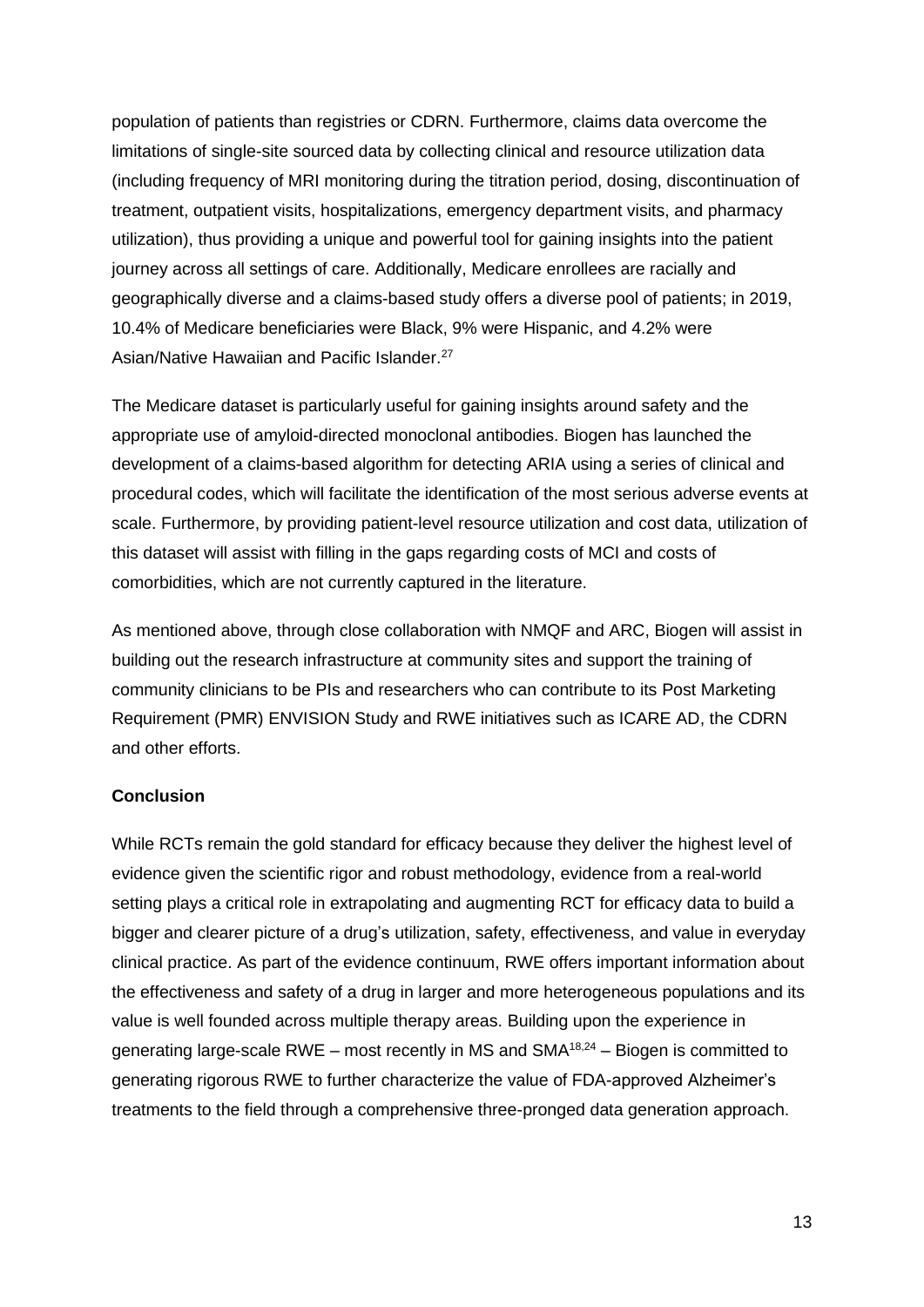Our emphasis on RWE is consistent with calls for leadership and coordinated action in accordance with principles outlined in 2016 by senior officials from FDA, CMS, NIH, AHRQ, Department of Veterans Affairs and other health agencies. All these data generation efforts are intrinsically adaptable to address the questions and needs of the new treatment environment for Alzheimer's disease and all these efforts will ultimately help develop the treatment and research ecosystem to advance the much-needed care of patients with Alzheimer's Disease.

Biogen is confident that comprehensive data generation efforts, through the confirmatory PMR study, ENVISION, and all the proposed RWE efforts in partnership with organizations like NMQF and others will conclusively address any remaining questions that CMS and the broader community have about the effectiveness and safety of anti-amyloid monoclonal antibodies in a broad patient population, including the underserved communities. For all the approaches outlined above, Biogen is committed to sharing both the data and analysis thereof with the relevant agencies, including CMS, FDA, and NIH, on an ongoing and regular basis.

**Acknowledgements:** The authors thank participants and their family members as well as investigators and staff involved in all Alzheimer's disease clinical trials. Medical writing support, under direction of the authors, was provided by Meditech Media and was funded by Biogen.

### **Conflicts of interest:**

MR, MLB, KH, and CM are employees and shareholders of Biogen.

GP, GW, and MM are employees of the National Minority Quality Forum, which has received funding from Biogen.

### **References**

- 1. Stanley K. Design of randomized controlled trials. Circulation 2007;115:1164–1169.
- 2. Hariton E, Locascio JJ. Randomised controlled trials the gold standard for effectiveness research. BJOG Int J Obstet Gynaecol 2018;125:1716–1716.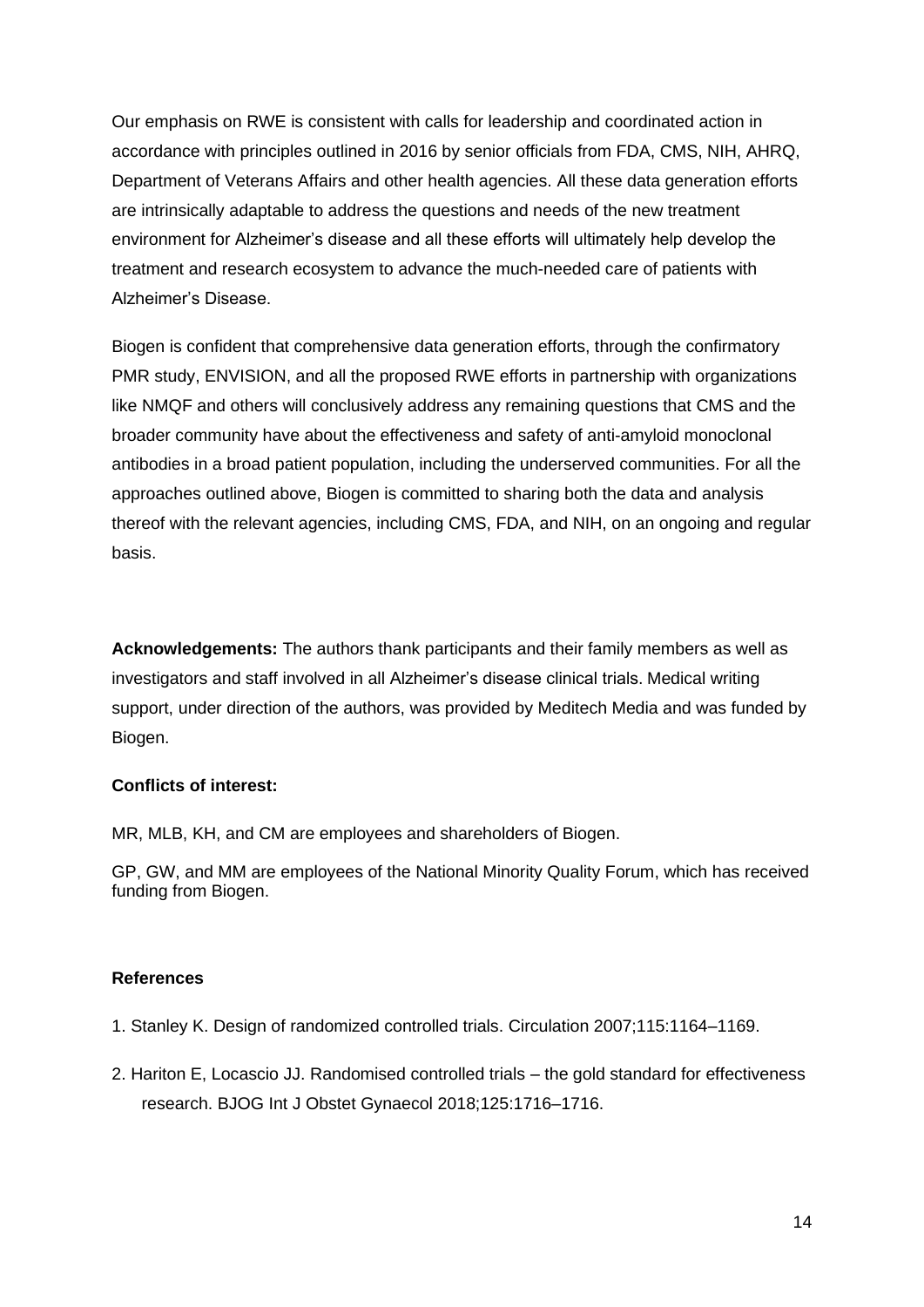- 3. U.S. Food and Drug Administration. Accelerated approval pathway. https://www.fda.gov/patients/fast-track-breakthrough-therapy-accelerated-approvalpriority-review/accelerated-approval (Accessed March 17, 2022).
- 4. PhRMA. Accelerated Approval: Bringing Patients Access to Needed Medicines. https://phrma.org/resource-center/Topics/Access-to-Medicines/Accelerated-approval-Bringing-patients-access-to-needed-medicines (Accessed March 17, 2022).
- 5. Friends of Cancer Research. Regulatory Focus Pazdur mounts defense of accelerated approval during Cures 2.0 panel. https://friendsofcancerresearch.org/news/regulatoryfocus-pazdur-mounts-defense-of-accelerated-approval-during-cures-2-0-panel/ (Accessed March 17, 2022).
- 6. National Cancer Institute. Cancer Stat Facts: Myeloma. https://seer.cancer.gov/statfacts/html/mulmy.html (Accessed March 17, 2022).
- 7. U.S. Food and Drug Administration. Considerations for the use of real-world data and real-world evidence to support regulatory decision-making for drug and biological products. 2021. Available from: https://www.fda.gov/media/154714/download (Accessed March 17, 2022).
- 8. Bolislis WR, Fay M, Kühler TC. Use of Real-world Data for New Drug Applications and Line Extensions. Clin Ther 2020;42:926–938.
- 9. U.S. Food and Drug Administration. Framework for FDA's real-world evidence program. 2018. Available from: https://www.fda.gov/media/120060/download (Accessed March 8, 2022).
- 10. Bonamici S. H.R.34 114th Congress (2015-2016): 21st Century Cures Act. 2016. Available from: https://www.congress.gov/bill/114th-congress/house-bill/34/ (Accessed March 3, 2022).
- 11. US Food and Drug Administration. 21st Century Cures Act. https://www.fda.gov/regulatoryinformation/lawsenforcedbyfda/significantamendmentstoth efdcact/21stcenturycuresact/default.htm (Accessed March 3, 2022).
- 12. DeGette D. H.R.6000 117th Congress (2021-2022): Cures 2.0 Act. 2021. Available from: https://www.congress.gov/bill/117th-congress/housebill/6000?q=%7B%22search%22%3A%5B%22cures+2.0%22%2C%22cures%22%2C% 222.0%22%5D%7D&s=1&r=1 (Accessed March 8, 2022).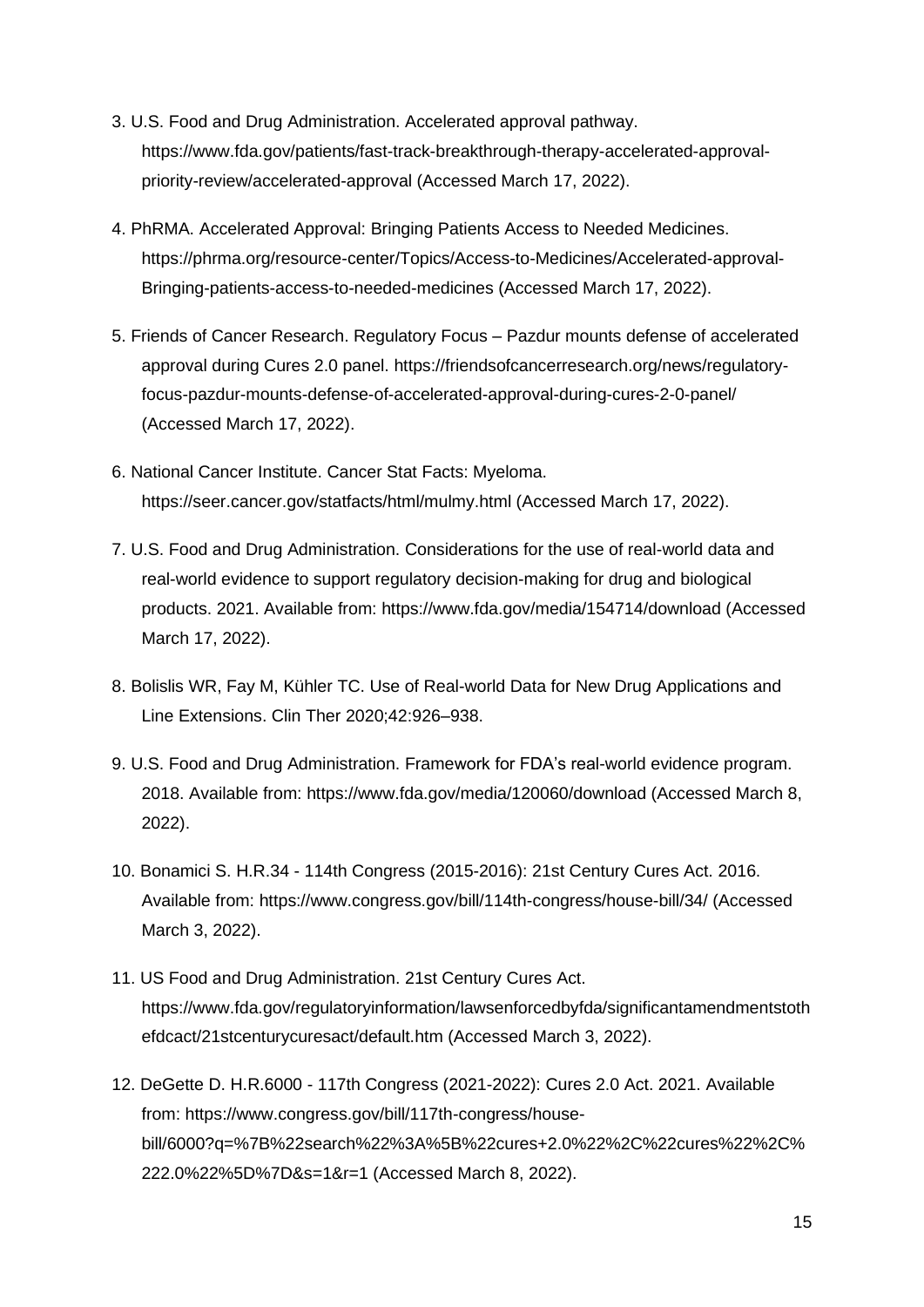- 13. Association of American Medical Colleges. Reps. DeGette and Upton Introduce Cures 2.0 Act, Including ARPA-H Authorization. 2022. Available from: https://www.aamc.org/advocacy-policy/washington-highlights/reps-degette-and-uptonintroduce-cures-20-act-including-arpa-h-authorization (Accessed 4 March 2022).
- 14. Centers for Disease Control and Prevention. Largest CDC COVID-19 vaccine effectiveness study in health workers shows mRNA vaccines 94% effective. 2021. Available from: https://www.cdc.gov/media/releases/2021/p0514-covid-19-vaccineeffectiveness.html (Accessed March 14, 2022).
- 15. Cystic Fibrosis Foundation. Patient Registry. 2022. Available from: https://www.cff.org/medical-professionals/patient-registry (Accessed March 14, 2022).
- 16. Rothwell PM. Factors That Can Affect the External Validity of Randomised Controlled Trials. PLoS Clin Trials 2006;1:e9.
- 17. Sledge GW, Hudis CA, Swain SM, et al. ASCO's approach to a learning health care system in oncology. J Oncol Pract 2013;9:145–148.
- 18. Hagenacker T, Wurster CD, Günther R, et al. Nusinersen in adults with 5q spinal muscular atrophy: a non-interventional, multicentre, observational cohort study. Lancet Neurol 2020;19:317–325.
- 19. European Medicines Agency. Spinraza: summary of product characteristics. 2018. Available from: https://www.ema.europa.eu/en/documents/product-information/spinrazaepar-product-information\_en.pdf (Accessed March 14, 2022).
- 20. Centers for Medicare & Medicaid Services. Monoclonal antibodies directed against amyloid for the treatment of Alzheimer's disease. 2022. Available from: https://www.cms.gov/medicare-coverage-database/view/ncacal-decisionmemo.aspx?proposed=Y&NCAId=305 (Accessed March 17, 2022)
- 21. UsAgainstAlzheimer's. UsAgainstAlzheimer's Urges CMS to Revise Plan that would Deny Medicare Coverage of FDA-approved Alzheimer's Drugs. 2022. Available from: https://www.usagainstalzheimers.org/press/usagainstalzheimers-urges-cms-revise-planwould-deny-medicare-coverage-fda-approved (Accessed March 8, 2022).
- 22. Alzheimer's Association. Alzheimer's Association announces national effort to collect "real world" data on newly-approved treatments. 2021. Available from: